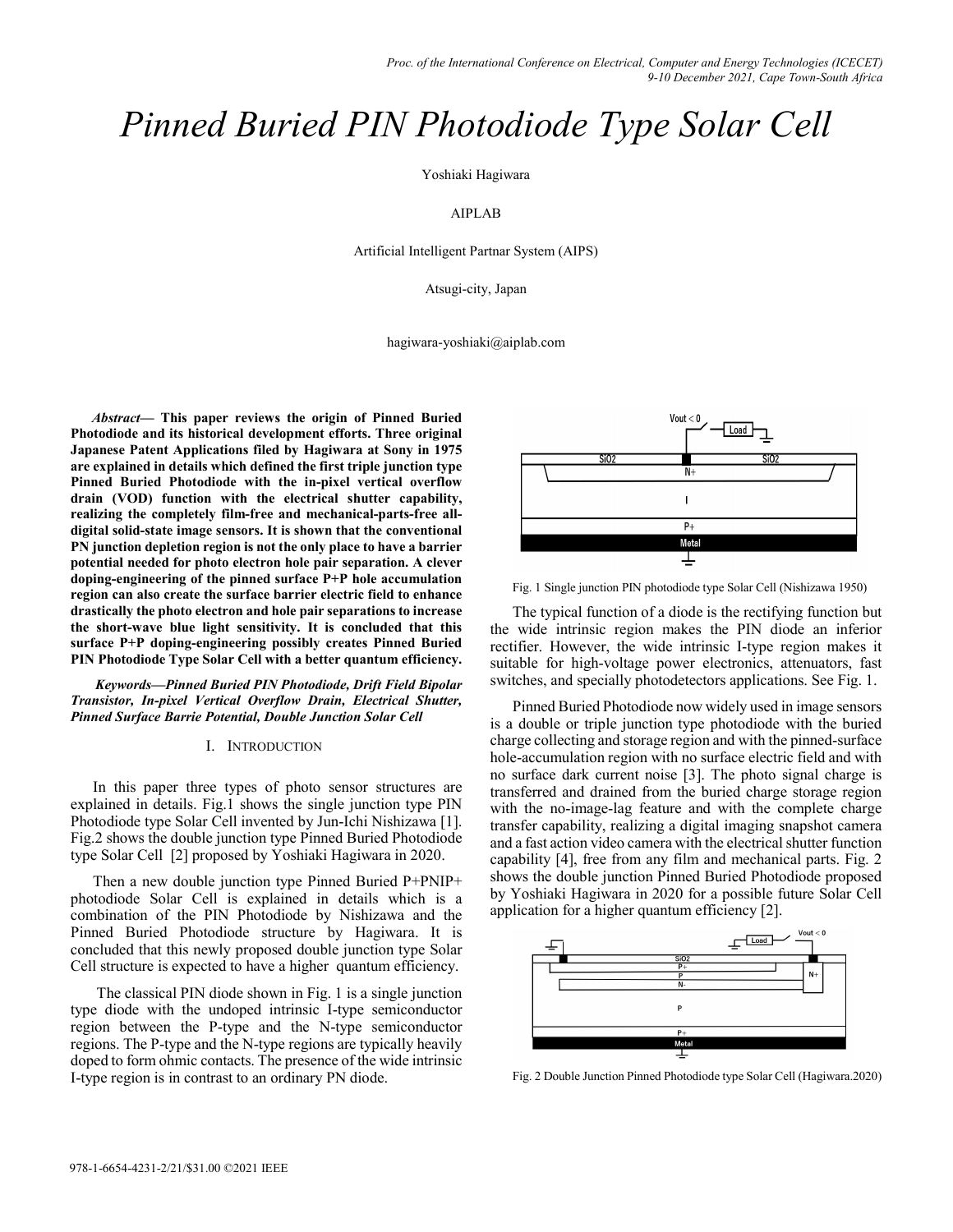

Fig. 3 Pinned PIN Photodiode type Solar Cell (Hagiwara.2021)

Fig. 3 shows the new double junction type Pinned Buried PIN Photodiode used for a possible future Solar Cell application for a higher quantum efficiency. The N- type photo charge collecting buried region is designed to be always completely depleted with an empty potential well. The photo electrons are all directed swiftly to the receiving  $N<sup>+</sup>$  diffusion storage region connected to the metal output terminal leading to the output load.

## II. SINGLE JUNTTION SOLAR CELL

Fig.4 shows a single junction N+NPP+ type photodiode for low cost Solar Cell applications. Both P+ and N+ regions have Ohmic contacts to the connecting metal terminals in both sides. Positive hole charge carriers in the P+ region can exchange the charge by recombination with the negatively charged electrons in the metal by tunneling at the metal/P+ ohmic interface while negatively charged electrons in the N+ region can exchange the charge by moving freely by tunneling at the metal/N+ ohmic interface. There is a PN junction potential barrier in the central PN junction depletion region that can effectively separate the hole and electron pairs generated by the light illumination. The P+P and N+N doping level variations also create the potential barriers for hole and electron pair separations. However, the N+ surface floating potential region is flat with no electric field where the generated hole and electrons pairs in the vicinity of the semiconductor surface stay where they are and eventually they all recombine with each other. So we expect very poor short-wave blue light sensitivity in this N+NPP+ single junction type Solar Cell which is widely used in low cost Solar Cells.



Fig. 4 Single Junction N+NPP+ Photodiode type Solar Cell

#### III. ORIGIN OF PINNED BURIED PHOTODIODE

Yoshiaki Hagiwara at Sony in 1975 applied three Japanese patents on Pinned Buried Photodiodes [3,5,6]. However, USP and other oversea patents were never applied and the details of his 1975 inventions were never disclosed in the IEEE English speaking community. The original patent claims and the original figures drawn in these three 1975 Japanese patent applications are now reproduced here for the first time in the IEEE English speaking community.

Fig.5 shows the Japanese patent claim of JPA1975-127646 [5], which defined the first Pinned Buried Photodiode patent on an N+N-P+NP-P triple junction dynamic photo thyristor structure type Pinned Buried Photodiode with a Global Shutter function capability using an MOS/CCD type dynamic capacitor buffer photo charge storage memory. During the photo signal integration time, the output read-out vertical data lines becomes idle. And the excess photo signal charge (holes) is drained out to the output idle read-out data line from the P+ buried charge storage region thru the N base gating region by a strongly attractive voltage on the surface MOS gate, which is also serving as the temporary MOS type dynamic capacitor buffer storage memory. Inherently this triple junction type photo sensor can also be used to drain out the excess photo signal charge by a proper surface MOS gate voltage clocking.

|                        | JPA1975-127646 filed on October 23, 1975                                                  |  |  |  |  |                           |  |  |  |
|------------------------|-------------------------------------------------------------------------------------------|--|--|--|--|---------------------------|--|--|--|
| 卒許消求の範囲                |                                                                                           |  |  |  |  |                           |  |  |  |
|                        | 半海体基体の一方の主面側に、絶縁膜を介して                                                                     |  |  |  |  |                           |  |  |  |
| 電荷転送用電極が被着配列される1の導電源の転 |                                                                                           |  |  |  |  |                           |  |  |  |
| 送備球が形成され、之に対向し且つ之より上記半 |                                                                                           |  |  |  |  |                           |  |  |  |
| 導体基体の他方の主衛胸に上記転送領線との間に |                                                                                           |  |  |  |  |                           |  |  |  |
| 他の再運型のペース策域を介して受光颤波が形成 |                                                                                           |  |  |  |  |                           |  |  |  |
| され、上記ペース蝋被に所定電圧を印加すること |                                                                                           |  |  |  |  |                           |  |  |  |
| により上記受光領域に審構した電荷を上記転送費 |                                                                                           |  |  |  |  |                           |  |  |  |
| 城に転送し、上紀竜荷転送用電極に所定のクロツ |                                                                                           |  |  |  |  |                           |  |  |  |
| 夕置圧を印加して電荷の転送を行うようにしたと |                                                                                           |  |  |  |  |                           |  |  |  |
| とを特徴とする固体機像接重。         |                                                                                           |  |  |  |  |                           |  |  |  |
| 20 T 19 T              | Pinned Buried Photodiode shown in Figure 7<br>in JPA1975-127646 filed on October 23, 1975 |  |  |  |  | <b>V</b> <sub>CTG</sub>   |  |  |  |
| a *                    |                                                                                           |  |  |  |  | Metal<br>SiQ <sub>2</sub> |  |  |  |

Fig 5 A reproduction of Patent Claim and a figure in JPA1975-127646

.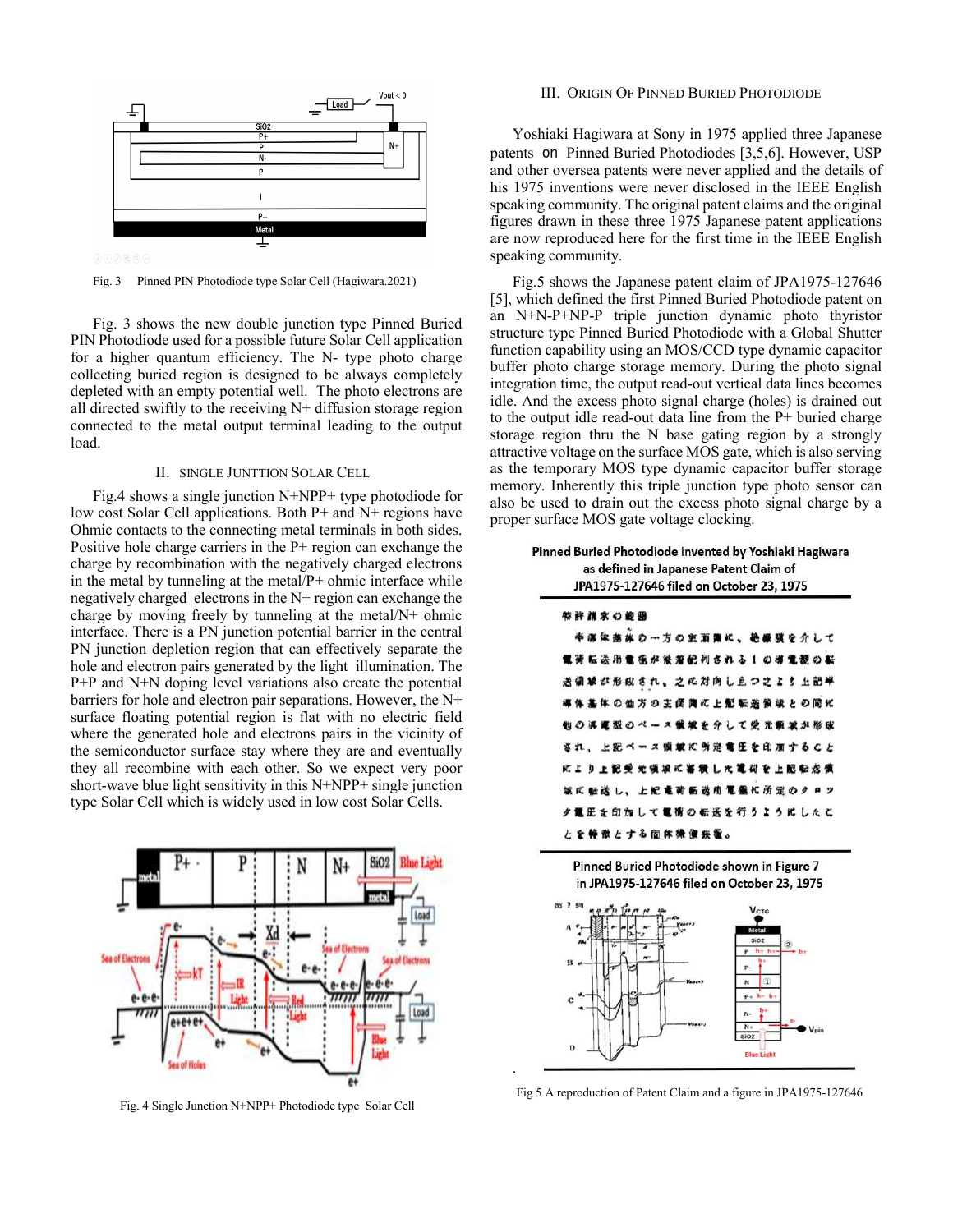This N+N-P+NP-P triple junction type Pinned Buried Photodiode invented by Hagiwara in 1975 has inherently the most important features of the in-pixel vertical overflow drain (VOD) function and the electrical shutter capability needed to realize the completely film-free and mechanical-parts-free modern solid-state digital cameras.

Fig.6 shows the Japanese patent claim of JPA1975-127647 [6], which is also a Pinned Buried Photodiode patent on an N+N-P+N double junction type dynamic photo transistor structure type with the Global Shutter Function capability and the electrical shutter capability using the same MOS/CCD type dynamic capacitor buffer storage memory.

During the photo signal integration time, the output read-out vertical data lines becomes idle. And the excess photo signal charge (holes) can be drained out to the output idle read-out data line from the P+ buried charge storage region thru the base N region with a strongly attractive voltage on the surface MOS gate. Inherently this double junction type photo sensor can also be used to drain out the excess photo signal charge by a proper surface MOS gate voltage clocking any time by external controls.

Only Pinned Buried Photodiode with the in-pixel punch-thru mode VOD function capability can have the electrical shutter function and the no-image-lag feature at the same time to realize fast action video cameras completely free of mechanical parts.

Pinned Buried Photodiode invented by Yoshiaki Hagiwara as defined in Japanese Patent Claim of JPA1975-127647 filed on October 23, 1975

| 特許清求の範囲 |     |  |  |  |                        |  |  |  |  |  |  |
|---------|-----|--|--|--|------------------------|--|--|--|--|--|--|
|         |     |  |  |  | 半海体基体の一方の主葡萄に、絶縁縄を介して  |  |  |  |  |  |  |
|         |     |  |  |  | 暫荷転送用電報が接落配列される1の導電型の転 |  |  |  |  |  |  |
|         |     |  |  |  | 送儀線が形成され、之より上記半導体基体の他方 |  |  |  |  |  |  |
|         |     |  |  |  | の主面強に上配転送偏端に接する他の基電型の傷 |  |  |  |  |  |  |
|         |     |  |  |  | 彼と複領破れ張する1の導電型の強減とより成る |  |  |  |  |  |  |
|         |     |  |  |  | 受光領域が形成され、上配転送用電極に所要の電 |  |  |  |  |  |  |
|         |     |  |  |  | 正を印加するととにより、上記受光明城に書信し |  |  |  |  |  |  |
|         |     |  |  |  | た崔荷を上記転送領域に転送し、上記亀荷転送用 |  |  |  |  |  |  |
|         |     |  |  |  | 電極に上記所要の電圧とは異るクロツク電圧を印 |  |  |  |  |  |  |
|         |     |  |  |  | 加して上記基体の上記一方の注意に合つて竜荷の |  |  |  |  |  |  |
|         |     |  |  |  | 転送を行うようにしきととを奔放とする函体撮像 |  |  |  |  |  |  |
|         | 節價。 |  |  |  |                        |  |  |  |  |  |  |



Fig 6 A reproduction of Patent Claim and a figure in JPA1975-127647

As explained in the patent claims of these three Japanese Patent Applications, the proposed double and triple junction type Pinned Buried Photodiodes can be used both in two kinds of Charge Transfer Device (CTD), the analog CCD type CTD and also the modern digital CMOS type CTD image sensors.

.Fig.7 shows the patent claims of Japanese patent application JPA1975-134985 [3], with a reproduction of a PNP double junction type photodiode with an empty potential well of the buried N type storage region which is the result of complete charge transfer and draining action by the adjacent charge transfer device (CTD).As explained in the Japanese patent claims, Japanese Patent Application JPA1975-134985 defines a PNP double junction dynamic photo transistor structure type Pinned Photodiode in a substrate wafer, effectively forming the triple junction dynamic photo thyristor structure type Pinned Photodiode with a VOD function.

The three important features of Pinned Buried Photodiode are (1) the excellent short-wave blue light sensitivity achieved by the very efficient photo electron-hole-pair separation in the presence of the strong surface barrier electric field created by the surface Gaussian P+P hole accumulation doping profile, (2) the very low surface dark current achieved by the pinned and flat surface potential of no surface electric field and (3) the noimage-lag feature achieved as a result of the complete charge transfer capability of Pinned Buried Photodiode as shown by the empty potential well of the pinned and buried charge storage base N region where the photo signal charge are completely drained out to the adjacent charge transfer device (CTD) during the short signal read-out reset period.

Pinned Buried Photodiode invented by Yoshiaki Hagiwara as defined in Japanese Patent Claim of JPA1975-134985 filed on November 10, 1975



Pinned Buried Photodiode shown in Figure 6 in JPA1975-134985 filed on November 10, 1975



Fig 7 A reproduction of Patent Claim and a figure in JPA1975-134985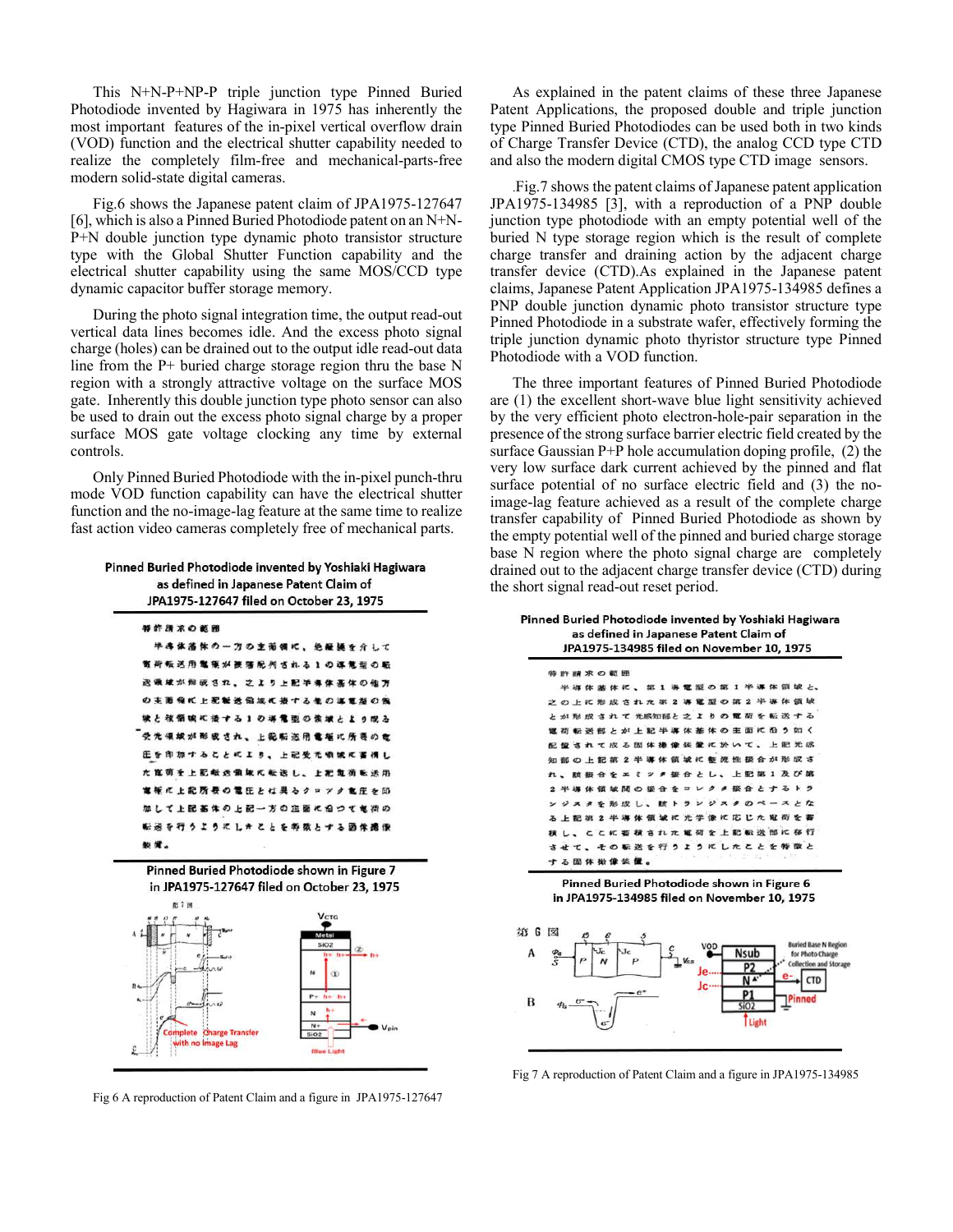Among the three features of Pinned Buried Photodiode, the feature of the excellent short-wave blue light sensitivity is the most important and unique feature of Pinned Buried Photodiode. The excellent short-wave blue light sensitivity is achieved by the very efficient photo electron-hole-pair separation in the presence of the strong surface barrier electric field created by the dopingengineering of the surface Gaussian P+P hole accumulation region within the 50 nm in depth of the surface vicinity in the silicon crystal. This is due to the fact that the short-wave blue light cannot penetrate the silicon crystal surface more than 50 nm in depth. The other two features, the no-image-lag feature and the low surface dark current noise feature, are NOT the unique features of Pinned Buried Photodiode.

CCD has the no-image -lag feature while the single junction N+P floating surface photodiode has the low surface dark current noise feature. However, only Pinned Buried Photodiode has all of the three important features. The charge coupled device (CCD) invented in 1970 already had the no-image-lag feature, which was achieved as a result of the complete charge transfer capability of about 99.999 % charge transfer efficiency in the case of the buried channel CCD type charge transfer device (CTD). The concept of the buried charge storage is also nothing new. We already had the Pinned and Buried MOS dynamic Photo capacitor type CCD image sensors. However the CCD/MOS photo capacitor has a strong surface electric field and inducing the serious surface dark current noise.

On the other hand, the conventional  $N+P$  single junction type photodiode with the heavily doped  $N+$  floating surface has a floating but a flat surface potential with no surface electric field and suffers no serious surface dark current noise. However, the N+ floating surface causes the incomplete charge transfer RC delay time of the charge transfer gate and the serious image lag.

The single junction N+P photodiode does not have the metal electrode on the top and it seems that it may have a very good light sensitivity. But the truth is not the case. See Fig. 4 again. The surface heavily doped  $N<sup>+</sup>$  region has a floating and flat surface potential with no surface electric filed to separate the hole electron pairs generated at the silicon surface vicinity within 50 nm in the silicon crystal in depth. Hence most of the electron and hole pairs generated by the short-wave blue light cannot be separated and eventually recombined again to become heat. None of the pairs can contribute to the photon energy to the electron energy conversion, resulting a very poor quantum efficiency. Table I summarizes these discussions.

TABLE I. HISTORICAL PHOTOSENSOR DEVELOPMENT EFFORTS

|   | Three types of                                                    |                                                                 |                                                                          | 3                                                                                          |  |  |  |
|---|-------------------------------------------------------------------|-----------------------------------------------------------------|--------------------------------------------------------------------------|--------------------------------------------------------------------------------------------|--|--|--|
|   | <b>Photo Sensing</b><br>Devices<br>Three<br>important<br>Features | $N+P$ Single Junction<br>Photodiode with<br>Floating N+ Surface | <b>Charge Couple Device</b><br>CCD/MOS Dynamic<br><b>Photo Capacitor</b> | P+NP Double Junction<br><b>Dynamic Photo Transistor</b><br><b>Pinned Buried Photodiode</b> |  |  |  |
|   | Image Lag Problem                                                 | <b>Serious Image</b><br><b>Lag Problem</b>                      | No Image Lag Problem                                                     | No Image Lag Problem                                                                       |  |  |  |
|   | Surface Dark<br><b>Current Noise</b>                              | No Surface Dark<br><b>Current Noise</b>                         | <b>Serious Surface Dark</b><br><b>Current Noise</b>                      | No Surface Dark<br><b>Current Noise</b>                                                    |  |  |  |
| 3 | Short-Wave<br><b>Light Sensitivity</b>                            | <b>Poor Short-Wave</b><br><b>Light Sensitivity</b>              | <b>Very Poor Short-Wave</b><br><b>Light Sensitivity</b>                  | <b>Excellent Short-Wave</b><br><b>Light Sensitivity</b>                                    |  |  |  |



Fig. 8 Drift Field Transistor with the base barrier electric field formed by the P+P base doping-engineering for high frequency operations.

#### IV. SURFACE BARRIER FIELD FOR BLUE-LIGHT SENSITIVITY

The drift-field transistor, invented by Herbert Kroemer in 1953 [7], has a graded base. See Fig. 8. The graded base. was formed by diffusing the base dopant in a clever way. Having a doping-engineered electric field in the graded base, a higher doping concentration is formed near the emitter reducing towards the collector, resulting in a high-speed bipolar junction transistor with the reduced charge carrier base transit time. Hagiwara in 1975 used P+P doping engineering to enhance the short-wave blue light sensitivity in Pinned Buried Photodiodes.

Fig.9 is a reproduction of figures reported in the SSDM1978 paper [8]. A very high quantum efficiency with an excellent short-wave blue light sensitivity was achieved in the PNP double junction Pinned Buried Photodiode developed in 1978 by Hagiwara team at Sony. The pinned buried region is always completely depleted of photo electrons. Photo electrons are directed and removed very swiftly to the adjacent charge storage region acting as the receiving storage bucket for electrons.



Fig. 9 Spectral Response of Pinned Buried Photodiode, reported at SSDM1978 in Tokyo. Sony had no image lag problem by 1980 using first all-CCD process and then this PNP Double junction Photo Transistor Process while all other companies suffered image lag problem with the N+P floating-surface single-junction type photo sensor with poor blue light sensitivity.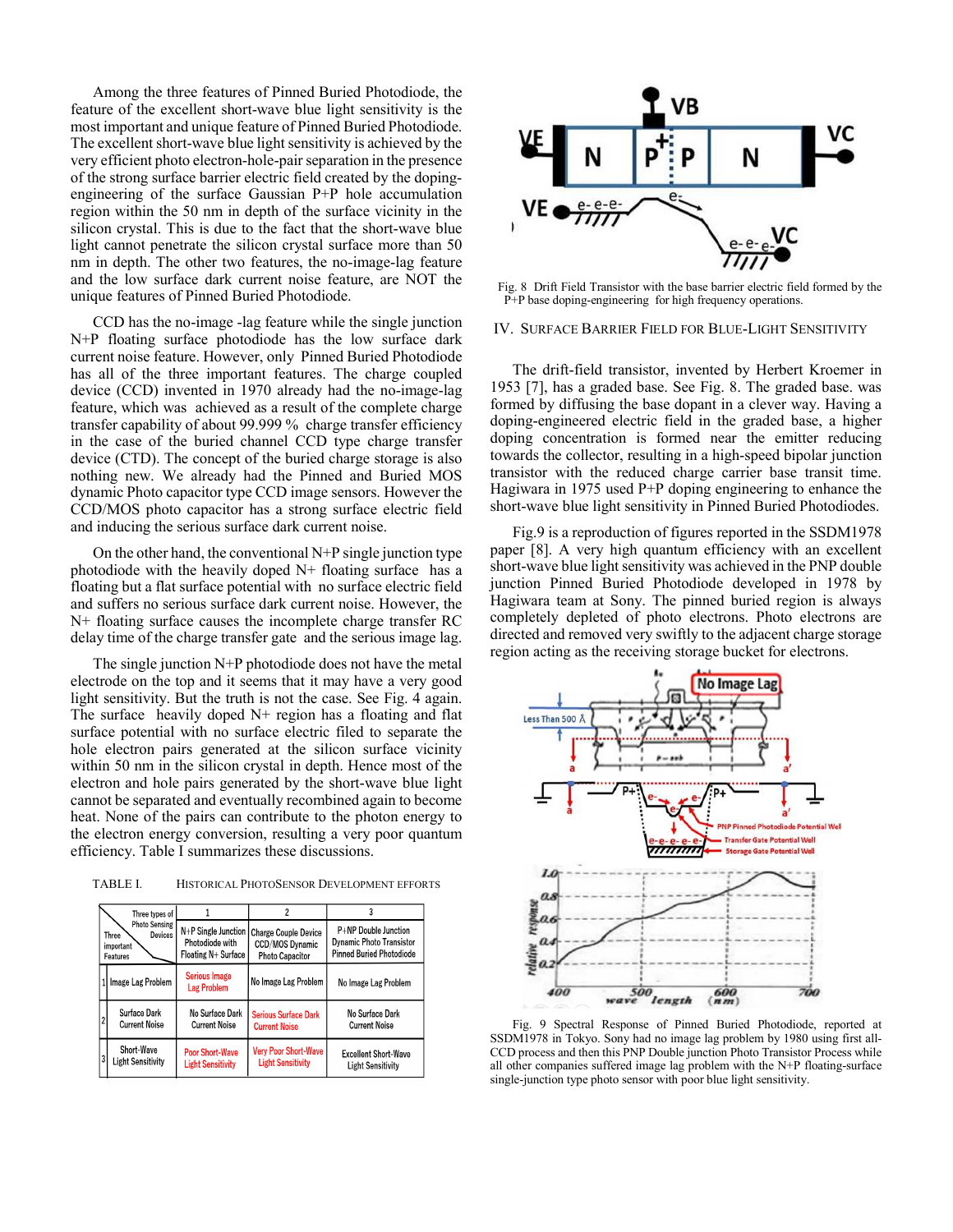

Fig. 10 Exact Numerical Computation of P+P Surface Barrier Potential V(x)

The P+ surface hole accumulation region must be directly connected with an adjacent external direct metal contact as an option as originally defined by Hagiwara in 1975 Japanese patents or with an adjacent heavily doped P+ channel stops which is formed by high energy ion implantation technology rather than by LOCOS technology. Thermal oxidation stress was minimized in order to suppress generation of white spot defects and local high surface dark current for better wafer yield.

Fig. 10 shows an exact numerical computation of the P+P surface barrier potential  $V(x)$  for a two-step double dopingengineering of the double Gaussian doping  $D(x)$  with the spread parameters  $R<sup>+</sup> = 0.1 \mu m$  and  $R = 1 \mu m$ . The substrate doping level is taken as  $Psub = 50 \mu m^{-3}$  while the two-step double Gaussian peak surface doping levels are taken as P=3000μm-3 and  $P$ +=5000 $\mu$ m<sup>-3</sup>. The surface barrier electric field was found to be extending up to 3μm in depth into the silicon crystal. Thus by a proper surface double doping-engineering  $D(x)$  with the high energy ion implantation technology an ideal surface barrier electric field can be achieved to separate efficiently the electron and hole pairs generated by the short-wave blue light, which cannot penetrate more than 50 nm in depth in the silicon crystal. In this way, the ideal spectral response was achieved for the PNP double junction type Pinned Buried Photodiode. See the spectral response of the PNP double junction type Pinned Photodiode shown in Fig. 9 which is a reproduction of a figure reported in Hagiwara SSDM1978 paper [8] .

#### V. PINNED BURIED PNIP PHOTODIDOE TYPE SOLAR CELL

Image sensors and solar cells both operate by the same physical principle of converting the photon energy to the electron energy. Pinned Buried Photodiode has an excellent quantum efficiency and is also expected to improve the quantum efficiency of Pinned Buried Photodiode type solar cells. PIN diode invented by Jun-Ichi Nishizawa is also a simple photodiode with the wide intrinsic I-type middle region. PIN diode is suitable for high-voltage power electronics, fast switches and photodetectors applications. The floating surface N+P single junction-type photodiode is now used widely in solar cells because of its simple structure and the cost performance consideration, but with a poor low quantum efficiency problem.



Fig. 11 Pinned Buried P+PNIP+ Photodiode Structure type Solar Cell

The Pinned Buried PNIP Photodiode type Solar Cell shown in Fig.11 has a receiving charge storage bucket of a heavilydoped N+ region for the ohmic contact connecting the output power line which is connected via the output switch to the solar cell load. The output voltage of a single solar cell unit is less than the silicon energy gap  $E_G$  of 1.1 eV but the total output voltage can be boosted by connecting many of the solar cell units in series.

Note that there is a constant electric field and no bending in the electron potential Ec in the intrinsic region. The right edge P+ region has a very small depletion region to absorb the constant electric field in the intrinsic region.

If Pinned Buried Photodiode and PIN diode are combined, we may have a solar cell with a better performance but still keeping the structure relatively simple. Fig. 12 shows two units of Pinned Buried PIN photodiode structure in serios to boost the output voltage. This triple junction Solar Cell can be integrated and connected in series on one single chip. The conventional N+P floating surface single junction type low-cost Solar Cells require a very complex and advanced packaging technology.



Fig. 12 (a)Two Units of Triple Junction Pinned Buried P+PNPIP+ Photodiode type Solar Cells in series with (b) a diode circuit formation and (c) a two- photo-transistor formation which can be fabricated by Bipolar Tr Process.